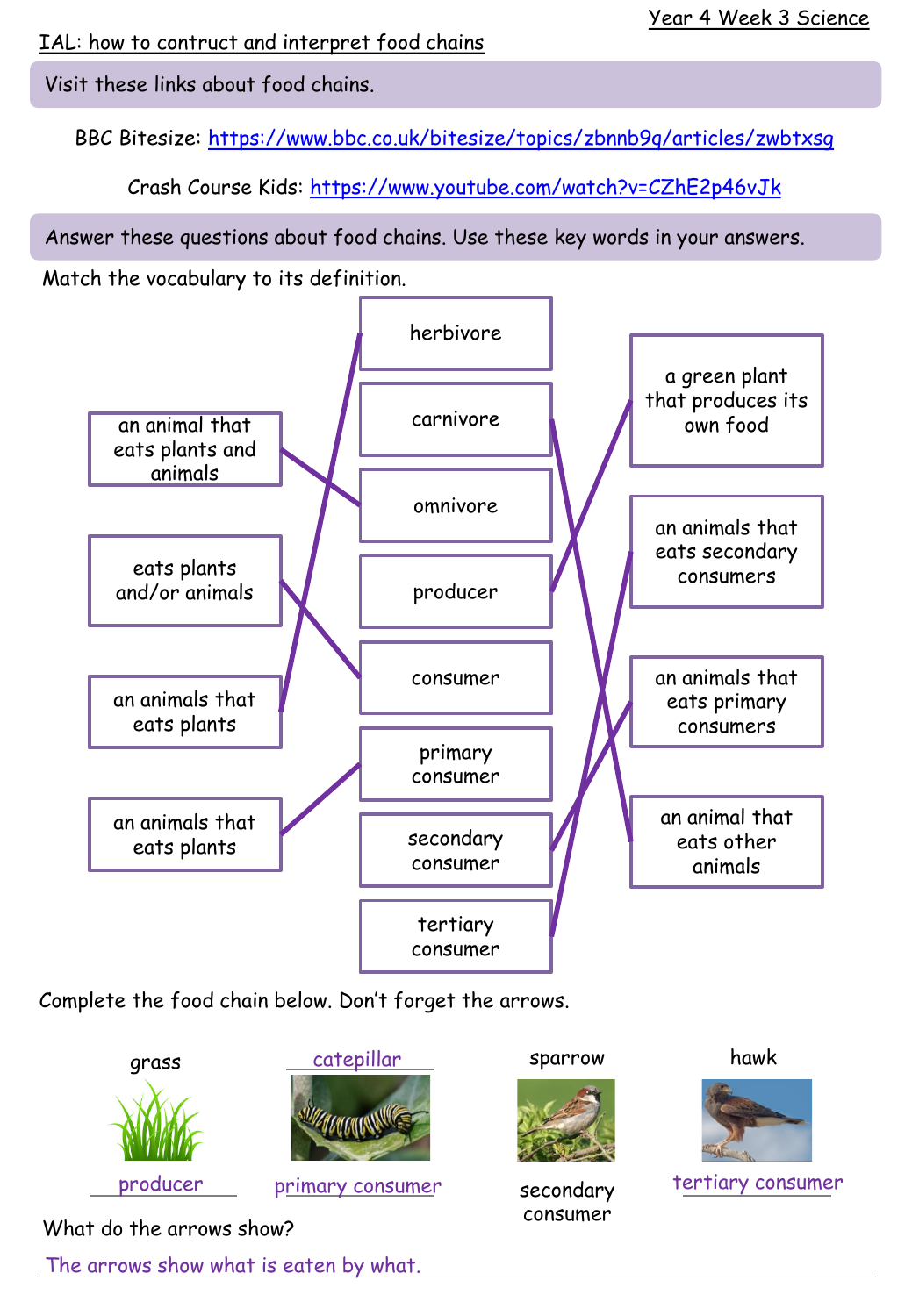

Where do the green plants get their energy from as a producer? Producers get their energy from the sun.

## What in the food chain above is the secondary consumer? Why?

The jackal is the secondary consumer because it is the second animal to eat something else. The plant is a producer and the rabbit is the first animal to eat something else.

Order and draw a snake, grasshopper, plant and frog below into a food chain. Label them as producers or consumers.



What would happen in the food chain if there were suddenly less grasshoppers?

This is a food web. Write as many statements as you can about this food web. What would happen if one animal suddenly grew or shrunk in number?



Various answers possible. For example: Grass is the producer. Grasshoppers, mice and rabbits are primary consumers. Lizards and snakes are secondary consumers. The hawk is a secondary and a tertiary consumer because it eats primary and secondary consumers. Lizards, snakes and hawks are carnivores. Mice, grasshoppers and rabbits are herbivores.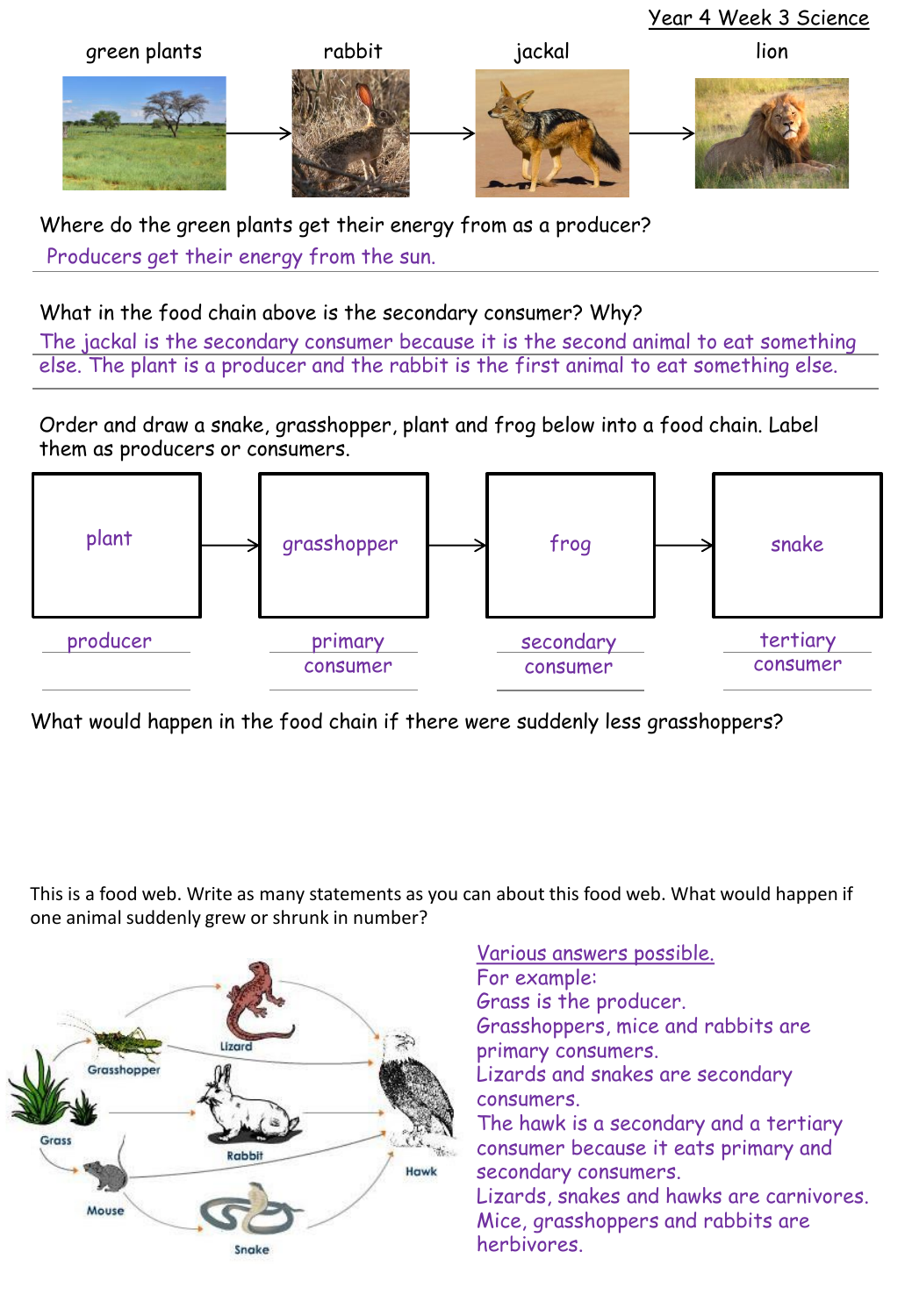## IAL: about Roman mosaics

Use research to find out about Roman mosaics.

- Use websites such as the ones below to or books to find out as much as you can about Roman mosaics.
- Choose a favourite mosaic from the ones you find and write sentences about it.
- Present your work in a way of your choice a poster, a fact file, a presentation.

Questions to think about:

- Where is it from?
- What is it showing?
- What could historians learn from it?
- How was it discovered?
- Does it have a border? How would you describe it?
- How were mosaics made?
- Why were mosaics made and by whom?

[Gallery of Roman mosaic images](https://www.bbc.co.uk/history/ancient/romans/mosaics_gallery.shtml) from bbc.co.uk

[Images with interesting associated facts](http://www.gwydir.demon.co.uk/jo/mosaic/mkmosaic.htm) from gwydir.demon.co.uk

[An interactive, animated question-answer activity](https://www.rammtimetrail.org.uk/mosaic/) from ramtimetrail.org.uk

[Good information page](http://primaryfacts.com/3577/roman-mosaics-facts-and-information) from primaryfacts.com

[Roman mosaics](https://en.wikipedia.org/wiki/Roman_mosaic) from wikipedia.org

Create your own mosaics with this website:

<http://www.gwydir.demon.co.uk/jo/mosaic/mkmosaic.htm>

Take inspiration from the mosaics you looked at and design your own mosaic here.